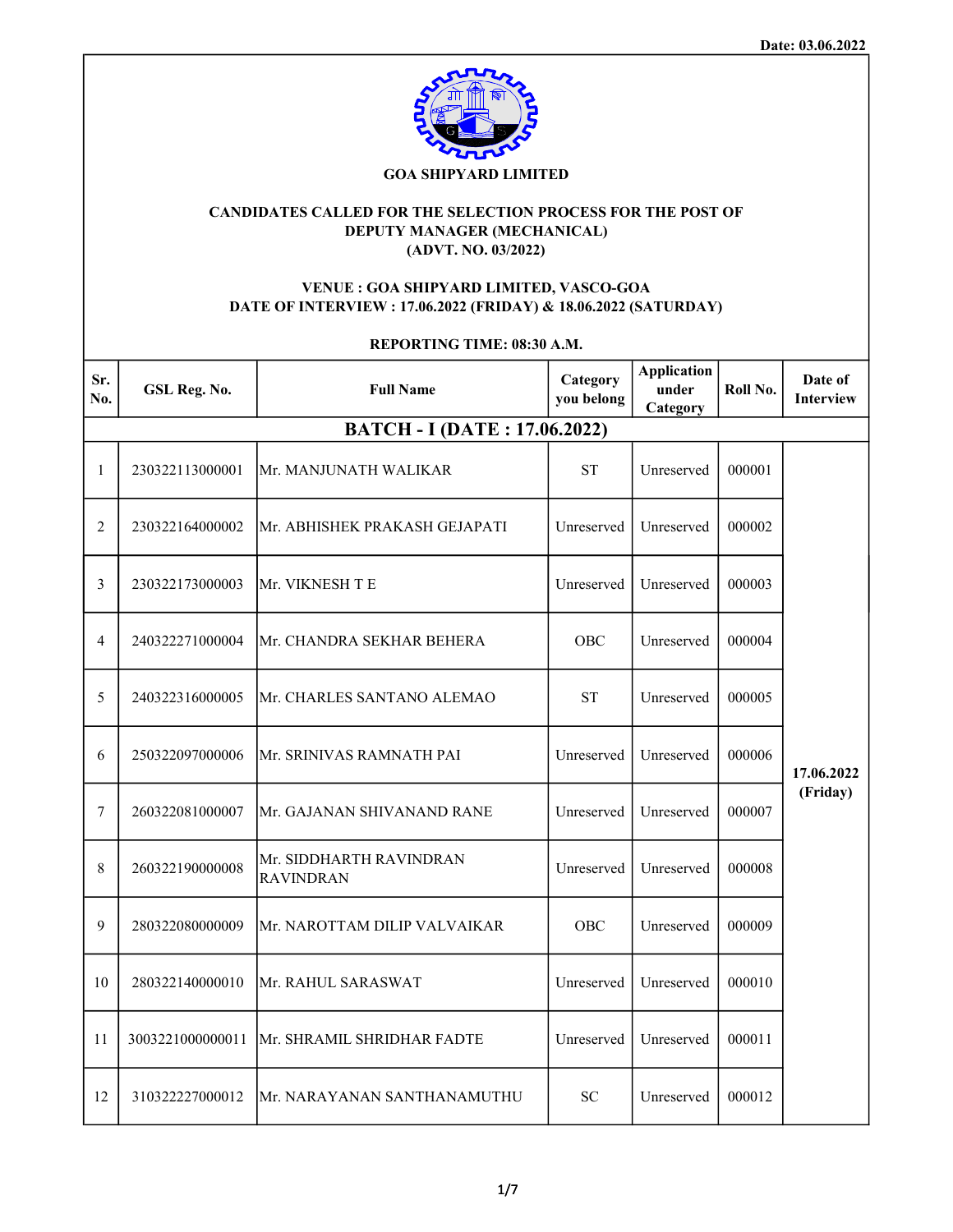| 13 | 310322586000013  | Mr. GAURAV KUMAR                                       | Unreserved | Unreserved | 000013 |                        |
|----|------------------|--------------------------------------------------------|------------|------------|--------|------------------------|
| 14 | 310322741000014  | Mr. RIBIN RAJU                                         | Unreserved | Unreserved | 000014 |                        |
| 15 | 3103221000000015 | Mr. LAXIMAN SANJAY NAIK DESAI                          | Unreserved | Unreserved | 000015 |                        |
| 16 | 10422804000016   | Mr. PANDI RAJ C                                        | Unreserved | Unreserved | 000016 |                        |
| 17 | 20422249000017   | Mr. DHIRAJ GAUTAM PATIL                                | ${\rm SC}$ | Unreserved | 000017 |                        |
| 18 | 20422559000018   | Mr. CHAMANAGIRI RAVI TEJA                              | Unreserved | Unreserved | 000018 |                        |
| 19 | 20422818000019   | Mr. JERRY JOSEPH                                       | OBC        | Unreserved | 000019 |                        |
| 20 | 30422593000020   | Mr. VARUN DHARMA VEERA VENKATA<br><b>BENNABHAKTULA</b> | Unreserved | Unreserved | 000020 |                        |
| 21 | 30422700000021   | Mr. PRATHAMESH SANJAY DESHPANDE                        | Unreserved | Unreserved | 000021 |                        |
| 22 | 40422302000022   | Mr. ROSHAN PARTH                                       | ${\bf SC}$ | Unreserved | 000022 | 17.06.2022<br>(Friday) |
| 23 | 50422420000023   | Mr. DEEPTESH DEELIP RAUT<br>MULGAONKAR                 | Unreserved | Unreserved | 000023 |                        |
| 24 | 50422921000024   | Mr. SAMEER RAJENDRA NAYAK                              | Unreserved | Unreserved | 000024 |                        |
| 25 | 504221000000025  | Mr. GIRISH GUPTA                                       | Unreserved | Unreserved | 000025 |                        |
| 26 | 70422128000026   | Mr. BALAKRISHNAN N N                                   | ${\rm SC}$ | Unreserved | 000026 |                        |
| 27 | 70422437000027   | Mr. NARSIMHA VASANTRAO KADAM                           | Unreserved | Unreserved | 000027 |                        |
| 28 | 70422767000028   | Mr. ANUBHAV KANT SHARMA                                | Unreserved | Unreserved | 000028 |                        |
| 29 | 80422640000029   | Mr. SUBHAJIT BHATTACHARJEE                             | Unreserved | Unreserved | 000029 |                        |
| 30 | 80422674000030   | Mr. MOHAN RAMESH DESITI                                | Unreserved | Unreserved | 000030 |                        |
| 31 | 80422942000031   | Mr. PRAKASH SHIVAJI KAMBLE                             | Unreserved | Unreserved | 000031 |                        |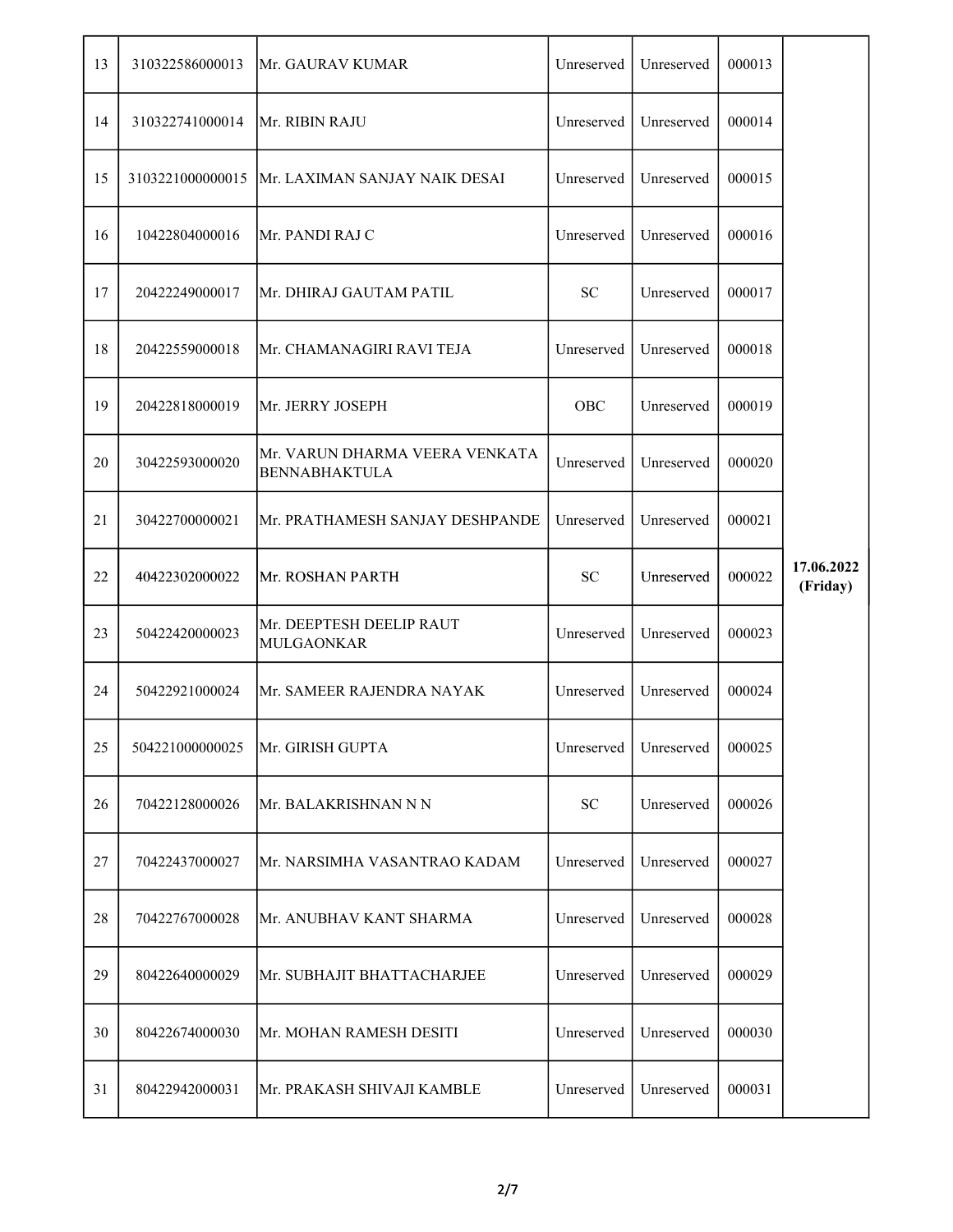| 32 | 80422953000032   | Mr. SAIPRASAD MADHUKAR SAWANT                       | Unreserved | Unreserved | 000032 |                        |
|----|------------------|-----------------------------------------------------|------------|------------|--------|------------------------|
| 33 | 804221000000033  | Mr. DATTARAJ RANGANATH BHONSLE<br><b>ALIAS TARI</b> | OBC        | Unreserved | 000033 |                        |
| 34 | 90422436000034   | Mr. AMRITENDU BHATTACHARJEE                         | Unreserved | Unreserved | 000034 |                        |
| 35 | 904221000000035  | Mr. VASANT RAMESH KANEKAR                           | Unreserved | Unreserved | 000035 |                        |
| 36 | 904221000000036  | Mr. VISHNU S                                        | OBC        | Unreserved | 000036 | 17.06.2022<br>(Friday) |
| 37 | 100422741000037  | Mr. AKSHAY MOHAN GAWADE                             | Unreserved | Unreserved | 000037 |                        |
| 38 | 100422931000038  | Mr. MARUVADA DADABHAI NAOROJI                       | Unreserved | Unreserved | 000038 |                        |
| 39 | 110422155000039  | Mr. RAGUR                                           | Unreserved | Unreserved | 000039 |                        |
| 40 | 110422677000040  | Mr. SAISH CHANDRASHEKHAR<br><b>BICHOLKAR</b>        | Unreserved | Unreserved | 000040 |                        |
|    |                  | <b>BATCH - II (DATE: 18.06.2022)</b>                |            |            |        |                        |
| 41 | 110422720000041  | Mr. BARTHEL AUGUSTUS FURTADO                        | Unreserved | Unreserved | 000041 |                        |
| 42 | 120422083000042  | Mr. MAHIPAL SINGH KITAWAT                           | Unreserved | Unreserved | 000042 |                        |
| 43 | 120422701000043  | Mr. B LINGA MAHESH BABU                             | OBC        | Unreserved | 000043 |                        |
| 44 | 120422712000044  | Mr. RAJ KUMAR                                       | SC         | Unreserved | 000044 |                        |
| 45 | 1204221000000045 | Mr. PHILIP SALOMON JEBAMONY                         | OBC        | Unreserved | 000045 | 18.06.2022             |
|    |                  |                                                     |            |            |        |                        |
| 46 | 1204221000000046 | Mr. SAYAN PAUL                                      | Unreserved | Unreserved | 000046 | (Saturday)             |
| 47 | 130422641000047  | Mr. ARUN SHARMA                                     | Unreserved | Unreserved | 000047 |                        |
| 48 | 140422932000048  | Mr. VAIBHAV KEDARI KUMBHAR                          | OBC        | Unreserved | 000048 |                        |
| 49 | 140422987000049  | Mr. SHAFEE RASUL SHAIKH                             | Unreserved | Unreserved | 000049 |                        |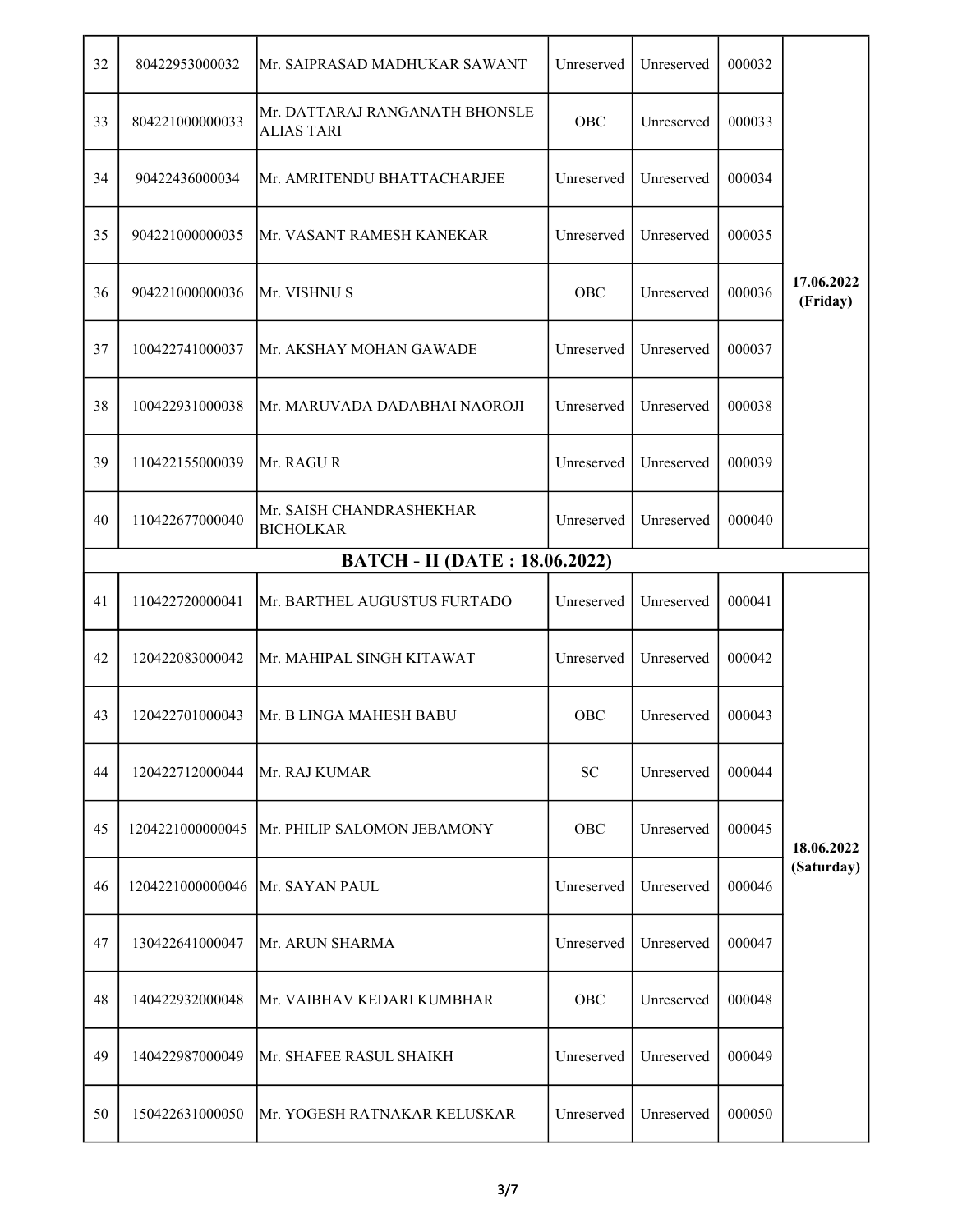| 51 | 150422850000051  | Mr. LAXMINARAYAN PAI                         | Unreserved          | Unreserved | 000051 |                          |
|----|------------------|----------------------------------------------|---------------------|------------|--------|--------------------------|
| 52 | 1704221000000052 | Mr. BALU S                                   | <b>SC</b>           | Unreserved | 000052 |                          |
| 53 | 180422669000053  | Mr. MUZAMMIL HUSAIN KALAS                    | Unreserved          | Unreserved | 000053 |                          |
| 54 | 1904221000000054 | Mr. ANKUR VERMA                              | Unreserved          | Unreserved | 000054 |                          |
| 55 | 1904221000000055 | Mr. PRASAD BABU PARAMATA                     | <b>SC</b>           | Unreserved | 000055 |                          |
| 56 | 1904221000000056 | Mr. POORNA SANTOSH K                         | Unreserved          | Unreserved | 000056 |                          |
| 57 | 2004221000000057 | Mr. ASTON SAVIO FERRAO                       | Unreserved          | Unreserved | 000057 |                          |
| 58 | 2004221000000058 | Mr. SARBINDU KUMAR                           | Unreserved          | Unreserved | 000058 |                          |
| 59 | 210422362000059  | Mr. SAMYUKTHKUMAR RATHOD                     | <b>SC</b>           | Unreserved | 000059 |                          |
| 60 | 2104221000000060 | Mr. SANIL RAJAN PAI FONDEKAR                 | Unreserved          | Unreserved | 000060 | 18.06.2022<br>(Saturday) |
| 61 | 2104221000000061 | Mr. RAVIRAJ RAJENDRA MANDREKAR               | OBC                 | Unreserved | 000061 |                          |
| 62 | 2104221000000062 | Mr. RIYAS MYDHEEN                            | OBC                 | Unreserved | 000062 |                          |
| 63 | 220422342000063  | Mr. DEVENDRAKUMAR RAJKARAN<br><b>CHAUHAN</b> | Unreserved          | Unreserved | 000063 |                          |
| 64 | 220422356000064  | Mr. KARRI RAJA                               | OBC                 | Unreserved | 000064 |                          |
| 65 | 220422726000065  | Mr. AKHIL C S                                | OBC                 | Unreserved | 000065 |                          |
| 66 | 230422062000066  | Mr. MOHAMMED ILLYAS P K                      | OBC                 | Unreserved | 000066 |                          |
| 67 | 230422514000067  | Mr. MOHAMMED SALIH KC                        | $\operatorname{ST}$ | Unreserved | 000067 |                          |
| 68 | 2404221000000068 | Mr. ANWARSAB ABDULSAB SANJI                  | Unreserved          | Unreserved | 000068 |                          |
| 69 | 260422049000069  | Mr. ZEESHAN KARIM SHAIKH                     | Unreserved          | Unreserved | 000069 |                          |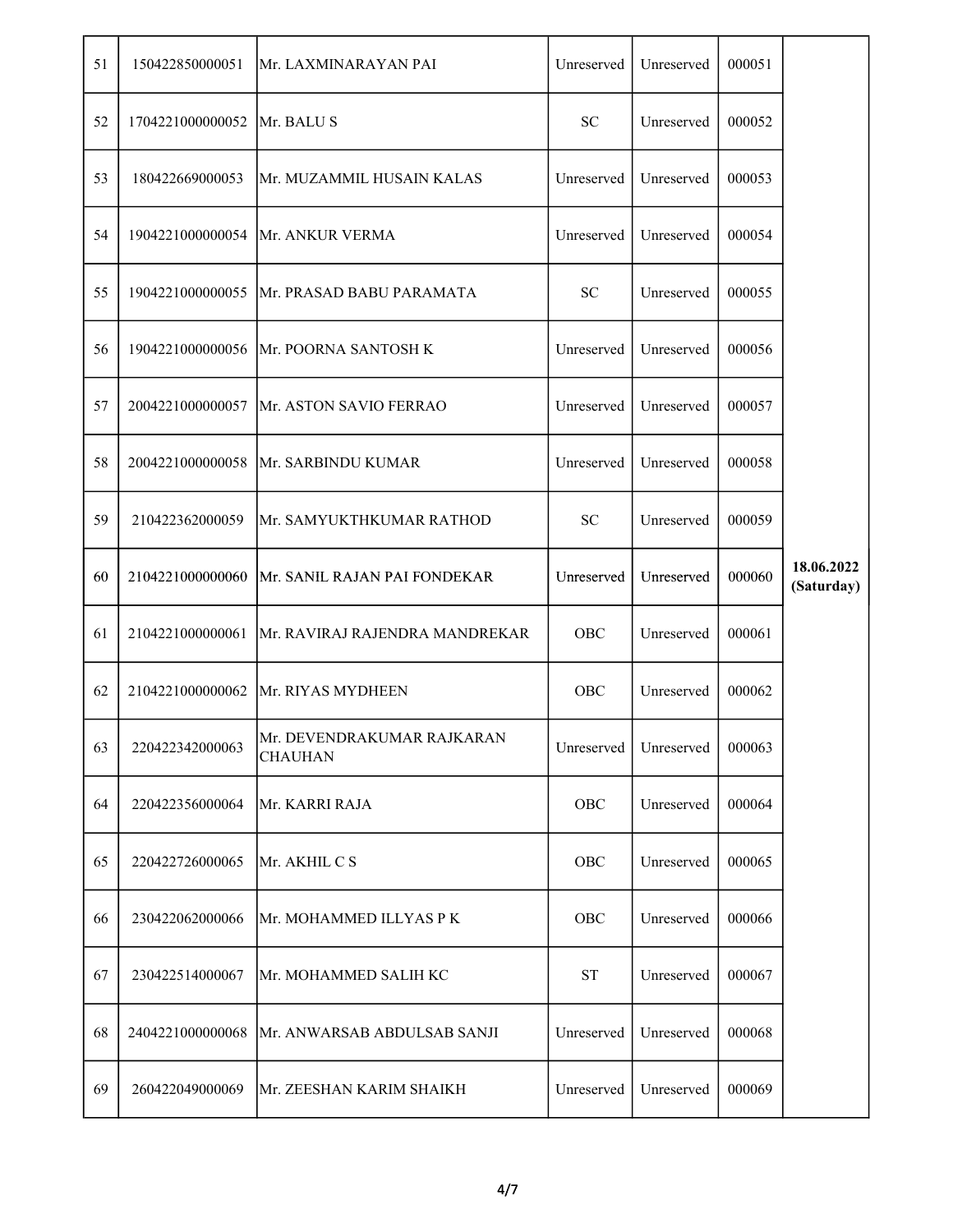| 70 | 260422244000070  | Mr. SHRIDHER TRIPATHI                       | EWS        | Unreserved | 000070 |            |
|----|------------------|---------------------------------------------|------------|------------|--------|------------|
| 71 | 270422231000071  | Mr. UDAIYARAJ J                             | SC         | Unreserved | 000071 |            |
| 72 | 2704221000000072 | Mr. NAIK ANJOOM ANAND                       | OBC        | Unreserved | 000072 |            |
| 73 | 2804221000000073 | Mr. SARVESH ASHOK NAIK                      | Unreserved | Unreserved | 000073 |            |
| 74 | 290422707000074  | Mr. RAMANAND ANKUSH CHARI                   | <b>OBC</b> | Unreserved | 000074 |            |
| 75 | 290422914000075  | Mr. JEESHAN ANSARI                          | Unreserved | Unreserved | 000075 | 18.06.2022 |
| 76 | 30522097000076   | Mr. SUNNY DCOSTA                            | Unreserved | Unreserved | 000076 | (Saturday) |
| 77 | 40522018000077   | Mr. DEEPAK KUMAR GIRI                       | Unreserved | Unreserved | 000077 |            |
| 78 | 40522069000078   | Mr. JATISH CHANDRA TANDI                    | <b>SC</b>  | Unreserved | 000078 |            |
| 79 | 60522629000079   | Mr. AKHIL RAJ P                             | OBC        | Unreserved | 000079 |            |
| 80 | 70522012000080   | Mr. SATISH KUMAR BARANWAL                   | <b>OBC</b> | Unreserved | 000080 |            |
| 81 | 70522243000081   | Mr. DNYANESHWAR DATTATRAYA<br><b>JADHAV</b> | <b>OBC</b> | Unreserved | 000081 |            |

 NOTE: \* For more details & Call letter please refer to your registered e-mail id. For any query contact us at: recruitment@goashipyard.com

#### General Instructions to the candidates appearing for the Interview:

Your admission for the interview is provisional subject to meeting all the requirement as laid down in the advertisement and bringing documentary proof for the same. You are therefore requested to go through the advertisement No. 03/2022 and corrigendum to Advt. No. 03/2022.

(If you do not possess any one of the Qualifications / Experience / documentary proof or Certificates in support of your claim, your candidature will be rejected and you will not be permitted to appear in the Interview and no travelling expenses will be reimbursed).

1. In case you are at present employed in any Central Government/State Government/Statutory Body/Public Sector Undertaking and, if your application has not been forwarded through your employer, you are required to produce a "No Objection Certificate" from your employer at the time of the interview without which you will neither be considered for the interview nor any payment towards your travelling expenses will be made.

2. Verification of certificates and relevant documents will be conducted prior to interview. You are requested to produce all your Certificates and testimonials, in original along with Self attested copies of the certificates, particularly the following at the time of interview for verification of certificates:-

(a) Certificates in support of your Qualifications.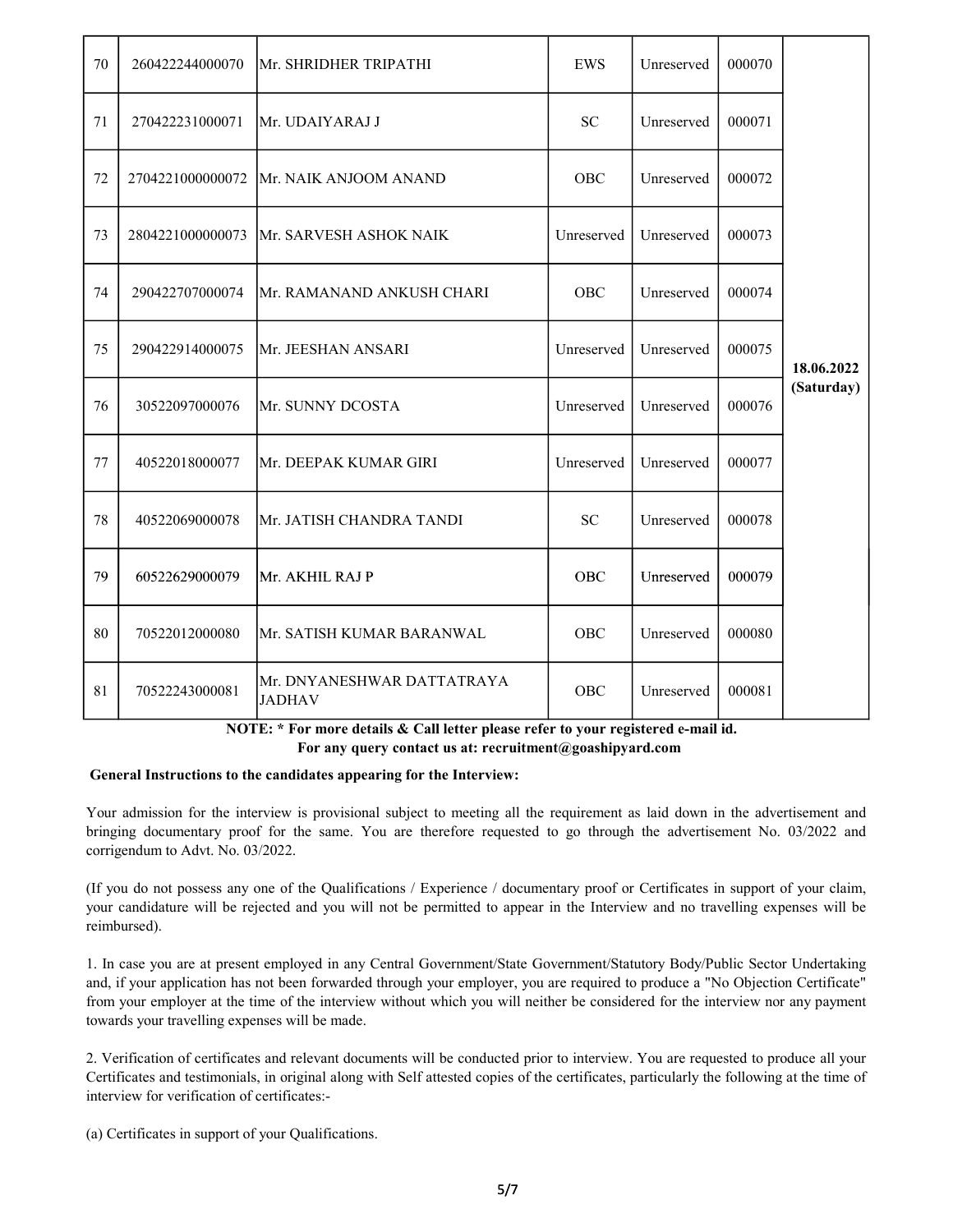(b) Certificates in support of your age and date of birth.

(c) Certificates in support of your work Experience.

(d) Certificates in support of Scheduled Caste/Tribe/OBC (Non-Creamy Layer Certificate)/PWD/ Ex-Serviceman (Copy of Discharge Book) / EWS Certificate (Economically Weaker Section). (if applicable)

(e) Salary Certificate

(f) In case of Govt./PSU minimum 02 year in the pay Scale of Rs. 40000-3%-140000(E-1) (IDA) (Revised 01.01.2017 Scale). Relevant proof establishing your working in the payscales/ equivalent payscales need to be submitted. For candidates in CDA payscale, the immediate lower payscale as per GSL policy will be followed.

(g) In case of candidates employed in private organization minimum of last 2 years experience should be in a company having 100 crores annual turnover and the incumbent should have discharged duties in a similar role. Documentary proof of 100 crores annual turnover need to be submitted at the time of document verification conducted before interview.

3. Please note that in case you do NOT produce original certificates regarding your qualifications, caste/ category certificate and the requisite total length of experience as well as post qualification experience and other relevant documents required for the post as indicated in the Advertisement/ your online application, at the time of document verification or if you fail to qualify in the document verification you will NOT be allowed to attend the interview, thereby no travelling expenses will be reimbursed.

4. After undergoing the process of verification of documents and if everything is found in order, you shall be allowed to appear for the interview.

5. Outstation candidates on being eligible for interview will be reimbursed to and fro travelling expenses by railway (II-A/C Class) by the shortest route from Goa Shipyard Limited to their usual place of residence on production of relevant tickets (hardcopy of tickets is must) as per the rules of the company.

6. Payment of Travelling Allowance shall be made by RTGS (ECS) after completion of Interview. Candidates are requested to bring a copy of Bank Passbook (First page of your Account details).

7. If any candidate is found guilty of any act of misconduct during the interview, he/she will be disqualified and no Travelling Expenses will be paid.

8. Request for change of date, time and place for Interview shall not be entertained.

9. The Personal Interview will be held as per the above scheduled dates and may be extended to next day. You have to make your own arrangement for boarding, lodging etc. at your own expense.

10. You are advised to bring print out copy of online application, a copy of this call letter along with ID proof i.e. Voter ID/Driving License / Passport / Aadhaar Card, 03 coloured photograph copies, failing which you will not be allowed to appear for interview.

11. Canvassing in any form will lead to disqualification.

12. You may kindly confirm whether you would be attending the interview by email to recruitment@goashipyard.com.

## MEASURES/ PRECAUTIONS TO BE FOLLOWED BY CANDIDATE CALLED FOR SELECTION PROCESS AMID COVID-19

In the present COVID-19 pandemic situation, candidate is informed to strictly abide by all safety and security instructions during the entire selection process/ certificate verification etc. and while inside the GSL premises. Candidate is advised to follow the instructions as listed under:-

a. Candidate is advised to report at the venue on time to undergo proper screening and checking as per SOPs & procedures for prevention of COVID–19. Candidate travelling inter-state/inter-district should strictly follow the extant Government guidelines (as applicable) prior to attending the selection process at GSL.

b. It is advised to avoid crowded public transport to the extent possible. Maintain social distance while using such transport and wear personal protectives like mask, goggles, gloves etc. and avoid touching the surfaces directly with hands.

c. Any candidate found to have fever and cough with breathing problems are liable to be stopped / denied entry / permission to